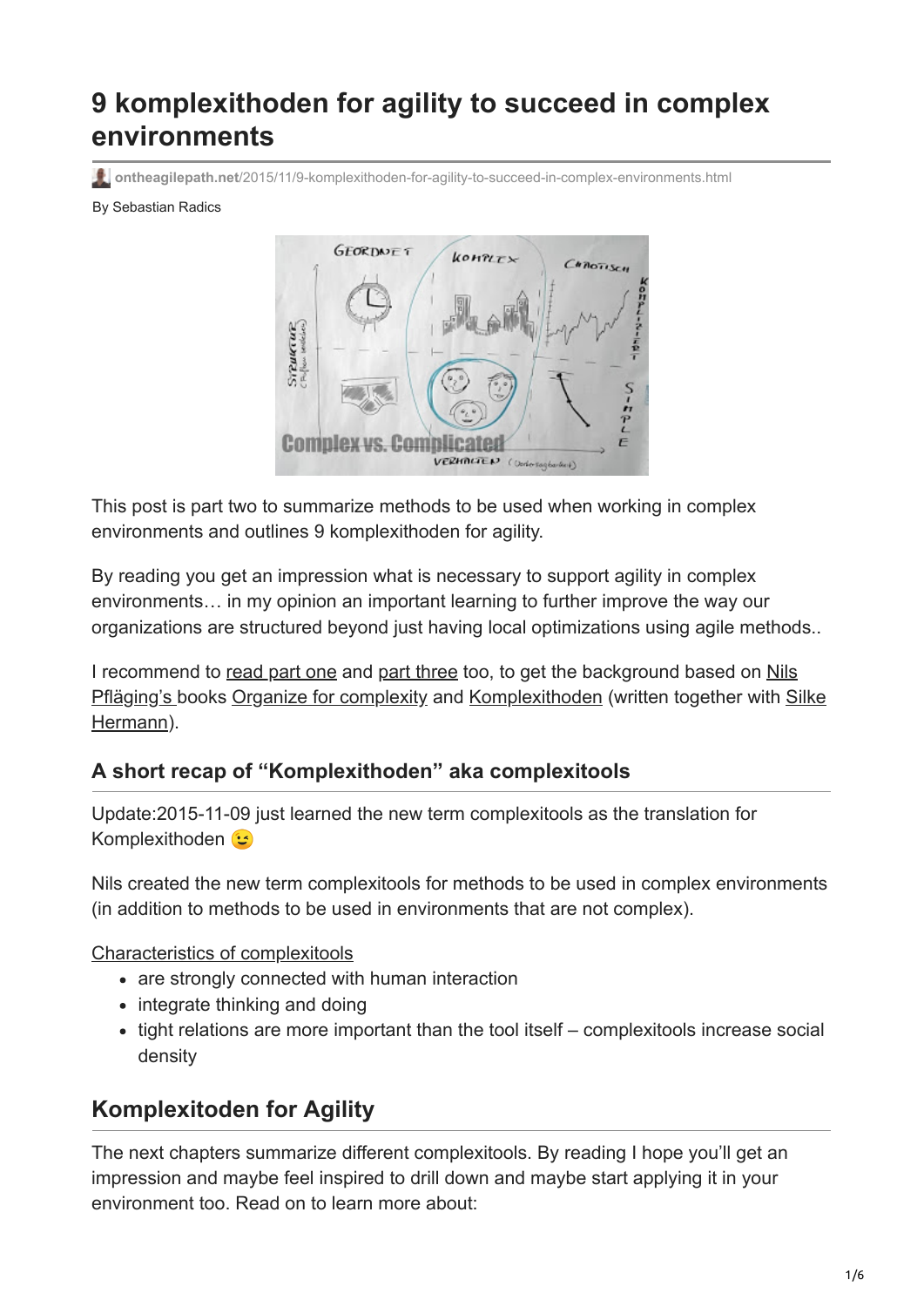- Consultative Individual Decision
- Complexymeetings
- Internal markets
- "Wertschöpfungsrechnung" Calculation based on value creation
- Open books
- Teams Innovation and a categorization of groups vs. teams plus recommendations for team compositions
- Sensemaking
- Organization hygiene
- Preparation wheels
- Red fire brigade

## **#1 Consultative Individual Decision**

Let's start with the first complexitool of this post – the consultative individual decision

It is about:

- fast decision making using a maximum of individual and collective intelligence
- Asking What is the problem? Do we really understand it? Who is the decider?
- Options and solutions are created by consultation.
- Creates collegiality, valuation and entrepreneurial thinking and implicit collective responsibility by consultation

#### The role of the **Decider**

The decision is made by the explicitly announced decider. In her role, she has to ask:

- Who has to be consulted (knowledge bearer, competence)?
- What are the alternatives to consider? Pro/Cons for all alternatives?
- She has to acquire the best expertise!
- Consults and afterwards decide
- Take the responsibility

Instead of delegating decision making through the hierarchy or by committee.

## **#2 Complexymeetings**

Complexymeetings address missing speed, quality and results of the "default" meeting usage in organizations based on too many participants discussing about detail focussed daily business decisions.

Guiding principles of complexymeetings

- Participation on free choice
- Decision making afterwards using consultative individual decision making (see previous point)
- No meeting without a topic or problem agenda shows the problem but does not suggest solutions or wishes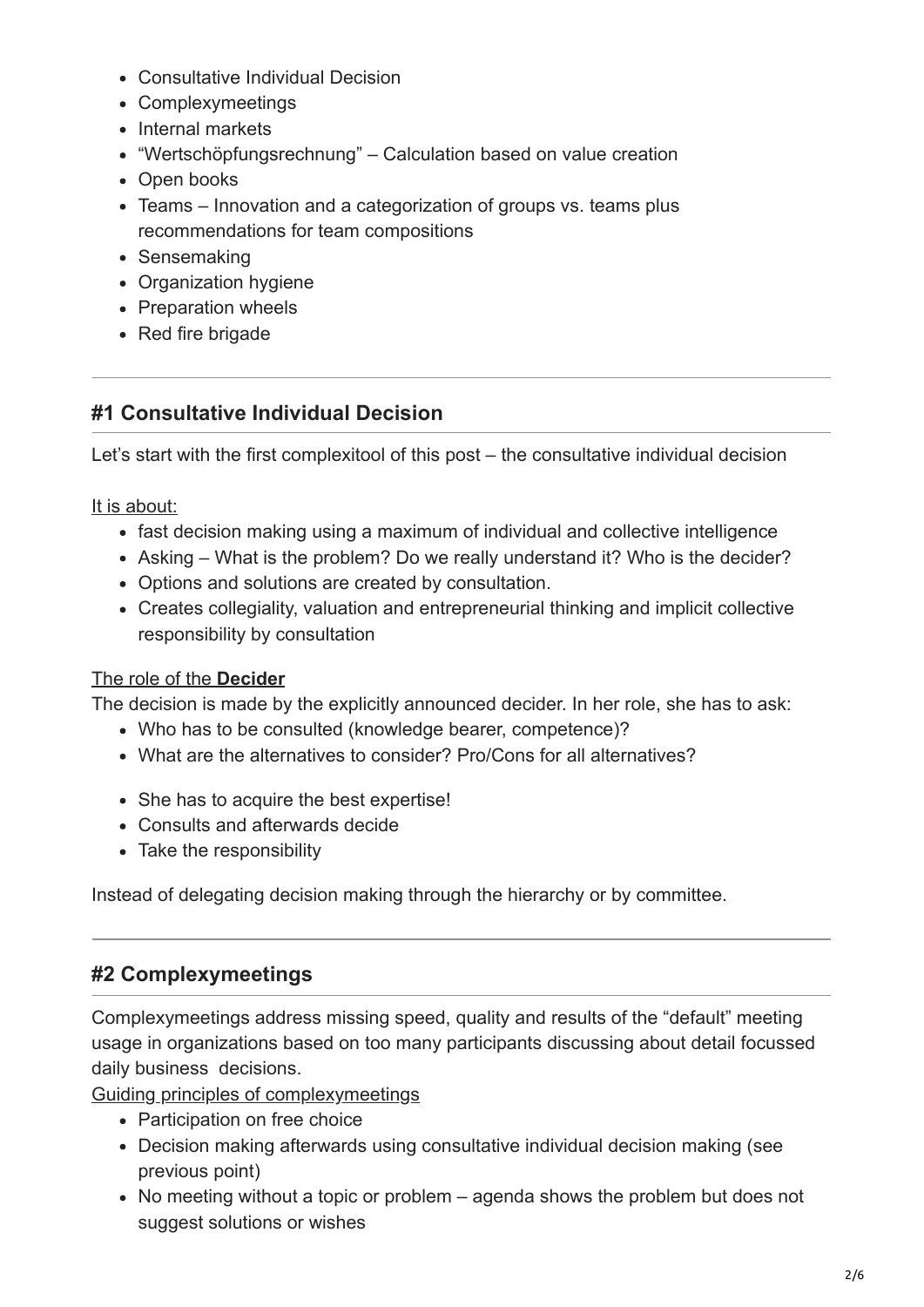- Agenda is defined together in the beginning by all available participants
- All documentation and necessary material is shared in advance, Participants are prepared.

## **#3 Internal markets**

- with absence of central coordination the business impulse of teams gets fostered
- one needs to connect the individual efforts and results with the companies results
- replace the "upwards" orientation (please the boss) with looking forward and to the outside (to the market)
- these markets are virtual
- cells in the periphery use services from the center (they are free to use other services from outside the company if they need a better fitting service)
- financial data is known in every cell, cells can compare each other
- center cells work for peripheral cells (and do not manage them)

#### **"Wertschöpfungsrechnung" – calculation based on value creation**

- create overview of the offers of every cell building catalogs
	- o created by the cells
	- simple, just describing the main offers
- give every offer a price (not aiming for creating profits in the center, just to cover costs)

used to check the offers and really used services (and e.g. compare it to market offers)

- categorize offers
	- $\circ$  foreign, third party offers (e.g. electricity, insurances, rents,...)
	- $\circ$  offers of other teams (before yourself) (e.g. info shops, org shops, logistics) shows dependencies on other cells
	- and authentic cell offers (e.g. employee income, taxes, investments, …)
- improve the flow of offers (and do not manage costs)

e.g. IT does not produce costs but addresses needs raised in other cells in the company

## **#4 Open books**

- are a precondition for transparency in the organization
- support self control
- foster common action and taking responsibility
- provide easy to access and united information related to specific contexts like teams, markets, products
- open for everyone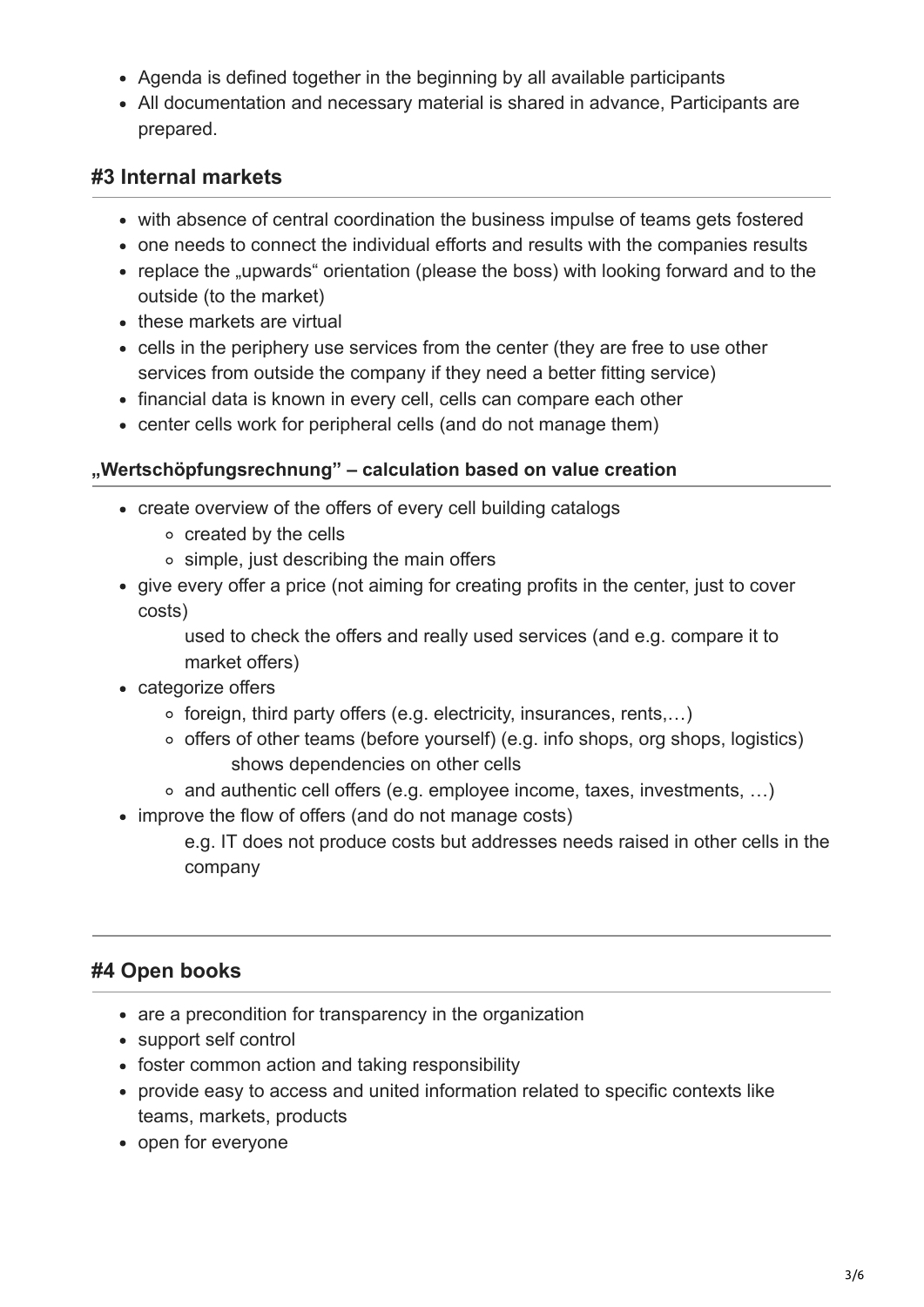- still rarely used in today company landscape (caused by mistrust regarding misusage of that information)
	- in comparison to the damages caused by hidden manipulation, information hierarchy power, intransparency
- Transparency is like switching the light on so that everyone can see. Open books mean to provide light that is shining from the market to the periphery AND center"

## **#5 Teams – A short excursion on innovation and teams**

#### **Innovation**

- Ideas are not rarely. They start with a question. But they are just a potential.
- Creativity is the social process to transform an idea to an innovation. Innovation is a team activity.
- An innovation is directly value generating and the product of a long chain of defeats.

#### **Team vs. Groups**

#### **Group**

- specialization by function
- members work beside each other, parallel but not together
- similarities of group members is acceptable
- distributed positions
- individual goals, reachable individually
- external steering and control is necessary
- can work additively
- concurrency possible
- hierarchical pressure
- rules and directives
- metaphor: swarm, crowd

#### Team

- functional integration
- team member diversity is necessary
- team members work together and for each other
- common goals, reachable in common
- self organization and control is possible
- have to agree
- discussion and agreements
- social team pressure
- transparency and principles as quiding frame
- metaphor: ensamble, jazz band, string quartet

#### **Team composition**

• red needs teams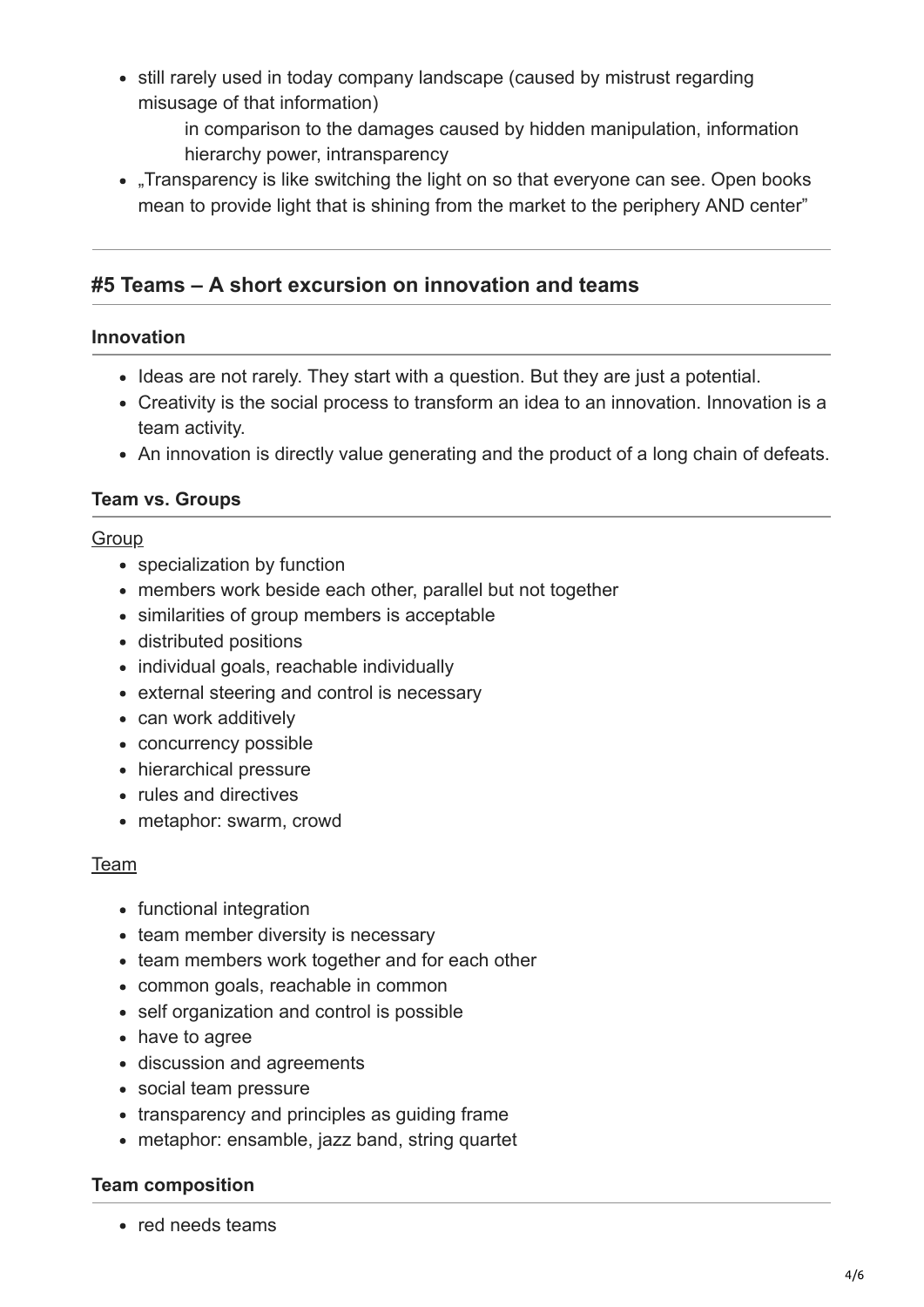- requirements beside just having a group of (intelligent) people
	- $\circ$  diversity everyone adds a special perspective with her experience
	- no stars having people in a team that are much stronger creates imbalances in communication and interaction (some team members could get isolated and cannot contribute)
	- $\circ$  no hierarchy formal structure and power positions reduce interaction
	- $\circ$  freedom to decide common responsibility increases quality of contributions
	- $\circ$  face-2-face communication not just by phone, mail ... plain virtual teams will very likely not become high performance teams
	- $\circ$  multiple and tight coupling to the "outside" creating impulses and bringing ideas for ones own work

## **#6 Sensemaking**

- a symptom is the shape of a problem, the surface
- working on symptom will not solve the cause (the problem itself) it leads to actionism and shortness of breath
- even worse to combine symptom with blaming  $\ldots$  this way one even gets more far away from the problem and a solution
- one has to find the root cause of a problem
- e.g. by using the 5 x Why method
- don't make assumptions too early (leading to wrong conclusions and won't solve the problem)
- use reverse questioning: If you apply your solution will the problem disappear?

## **#7 Organization hygiene**

- be aware of slowly but steadily increasing over-regulations caused by:
	- rules that were created to stop bad behavior (often caused by just addressing symptoms rather than the underlying problems)
	- leading to more complicated environments followed by lower performance
- complexity needs less but strong principles instead of many methods and rules rather that having a 10 pages traveling policy just create the principle: we carefully work with our resources
- it means to systematically clean up the organization, to remove unnecessary rules, methods, rituals, instruments
- just by observing the environment carefully
	- What works or just is an old habit?
	- X or Y picture?
	- What hinders instead of being energizing?

#### **#8 Preparation wheels**